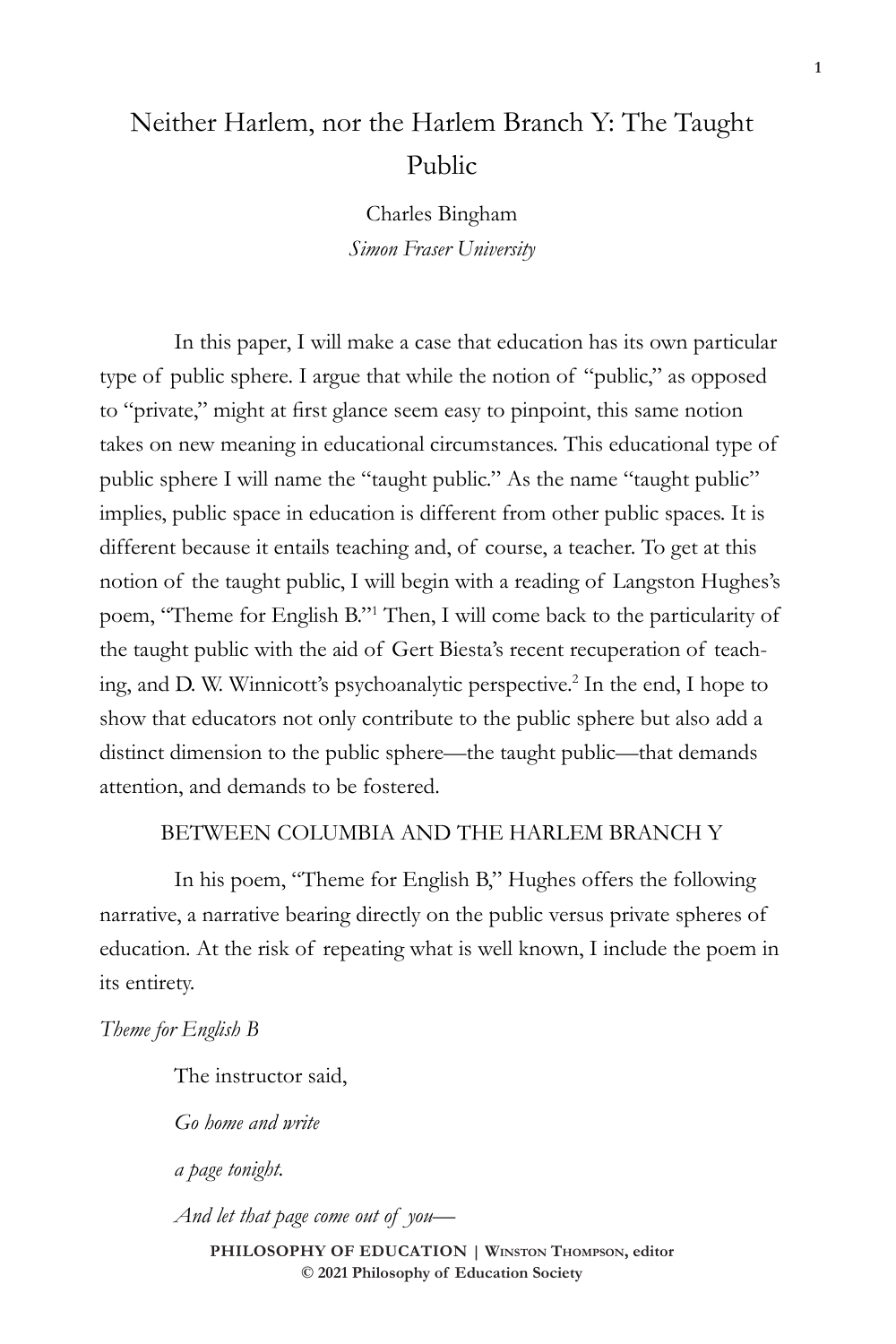#### *Then, it will be true.*

I wonder if it's that simple? I am twenty-two, colored, born in Winston-Salem.

I went to school there, then Durham, then here to this college on the hill above Harlem. I am the only colored student in my class.

The steps from the hill lead down into Harlem, through a park, then I cross St. Nicholas, Eighth Avenue, Seventh, and I come to the Y, the Harlem Branch Y, where I take the elevator up to my room, sit down, and write this page:

It's not easy to know what is true for you or me at twenty-two, my age. But I guess I'm what I feel and see and hear, Harlem, I hear you. hear you, hear me—we two—you, me, talk on this page. (I hear New York, too.) Me—who?

Well, I like to eat, sleep, drink, and be in love. I like to work, read, learn, and understand life. I like a pipe for a Christmas present, or records—Bessie, bop, or Bach. I guess being colored doesn't make me *not* like the same things other folks like who are other races. So will my page be colored that I write? Being me, it will not be white. But it will be a part of you, instructor. You are white yet a part of me, as I am a part of you. That's American.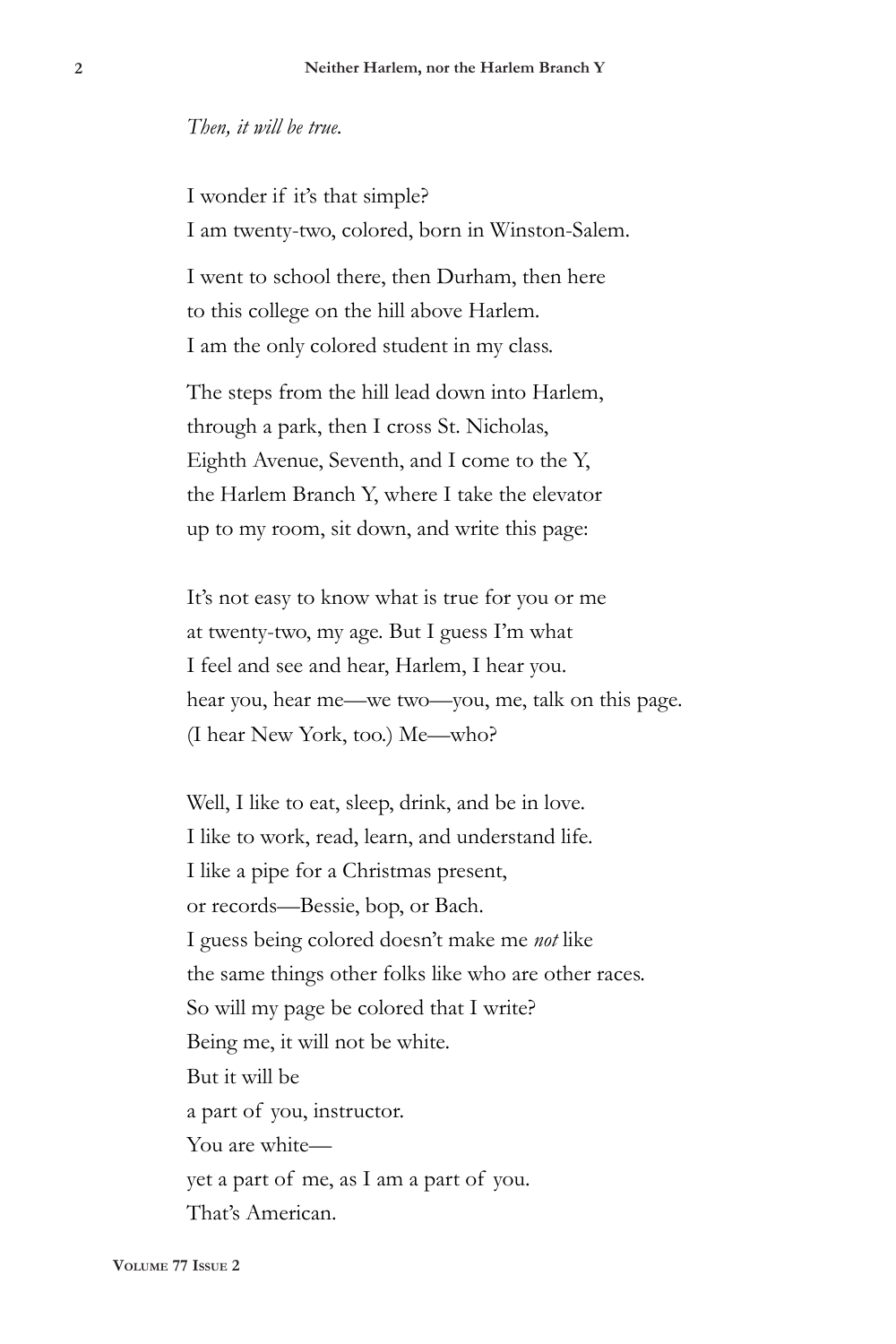Sometimes perhaps you don't want to be a part of me. Nor do I often want to be a part of you. But we are, that's true! As I learn from you, I guess you learn from me although you're older—and white and somewhat more free.

This is my page for English B.

In this work, Hughes quite literally traverses the divide from public to private. One can feel the movement over concrete, the steps traversed, the time it takes to get home, the relief—and empowerment—of sitting down, in private, to "write this page." While I will come back to "Theme for English B" in the course of this essay, I want initially to point out the way in which the work posits the significant space between the college and the author's room. It is as if the distance itself enables the lines of this poem to be written.

The college on the hill is an educational space, perhaps public, perhaps private. Then the Y, the narrator's private space. A wide swath of urban distance exists in between. The hill, the steps, the concrete, the noise of Harlem. The space traversed is certainly public space. The noise of Harlem is properly public noise. This noise reminds us, for now, that the classroom, if it is a public space, is somehow different in quality from public of the streets traversed on the way home from school. It is this difference that will be explored as this essay continues.

### THIS CONFERENCE'S PUBLIC SPACE

As stated, this essay aims to explore the nature of the "taught public." A close look at the 2020 Philosophy of Education Society (PES) conference call for papers shows that the notion of "public" is not unpacked well enough. For the most part "public" is juxtaposed to pedagogy, and to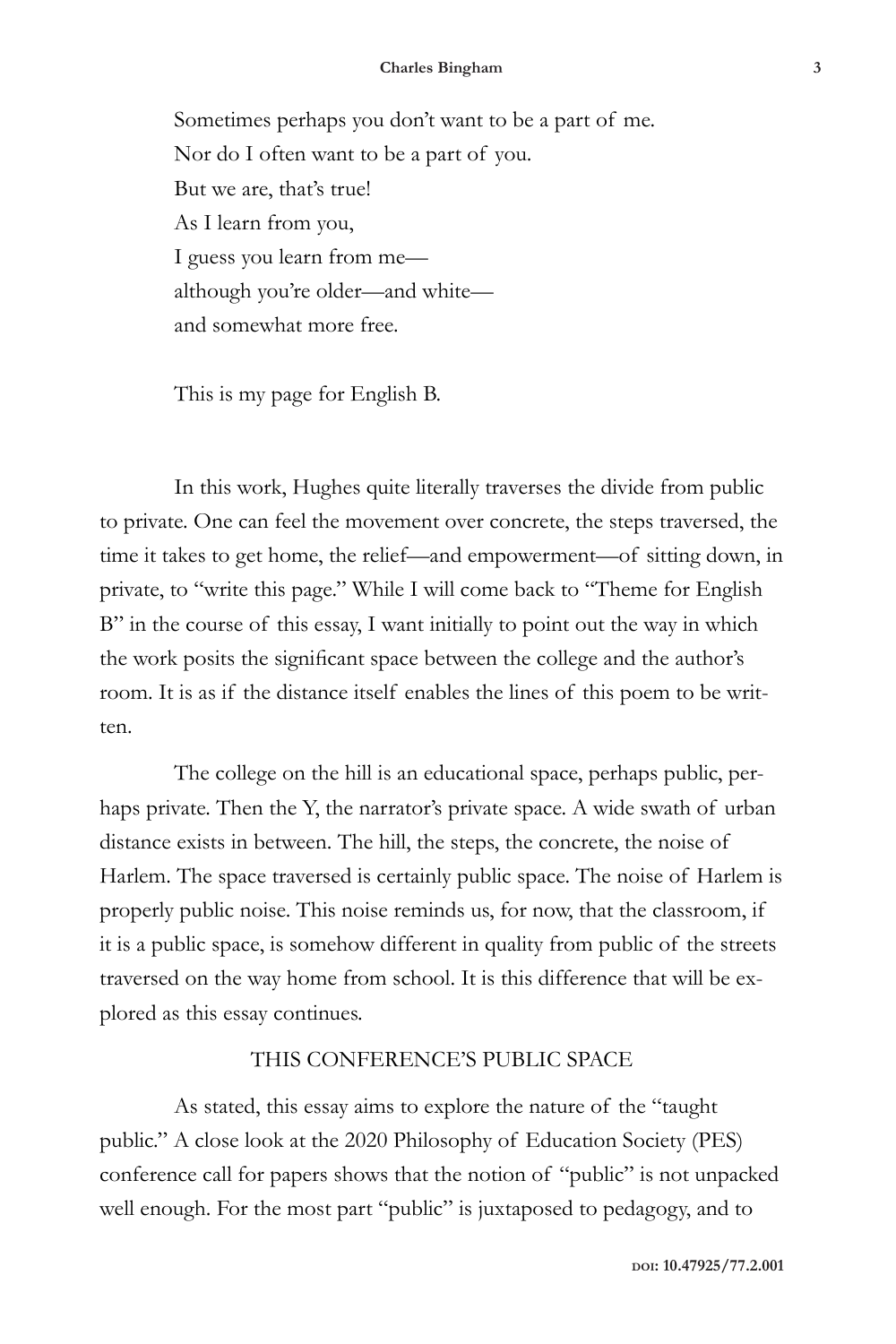educational institutions. For example, three major themes of the call for papers—"Creating Public Knowledge," "Understanding Public Interests and Education," "Education for Public Life"—posit a public that is separate from education itself, separate from pedagogy, and separate from educational institutions.3 Indeed, one way to understand the conference theme, "Creating Public Knowledge," is this: The conference is intended to engage questions around how education might serve the public good, where "public" is distinct from education.

Yet within the call for papers, there are sub-themes where the obviousness of "the public" being distinct from education is undermined. As just one example, take the suggested paper topic, "How might emergent circumstances justifiably shift the public/private distribution of educational labor?"<sup>4</sup> This sub-theme (which is placed under the rubric of "Understanding Public Interests and Education") makes quite the opposite presumption. It assumes that education *is* the public. And learners are the private. Assumedly the logic of this sub-theme is the following: If, after Covid-19, education is increasingly "zoomified," and if private individuals and their parents are increasingly responsible for learning, then what are the implications for this form of privatization?

#### PUBLIC SPACE: TRADITIONAL, PROGRESSIVE, AND CRITICAL

My intention is absolutely *not* to point fingers at this year's PES conference call for papers. It is rather to note that this particular PES inconsistency derives from a century-old legacy in philosophy of education that is itself ambivalent about the public nature of education. Here I would like to detail a history of public/private along the lines of three well-known educational orientations: the traditional, the progressive, and the critical.

Traditional education, as it has been described and criticized by John Dewey, has what might be called a "preparatory" understanding of education and public life. That is, education is a private station in life where one *prepares* for public life. This view of traditional education is most obvious in Dewey's critique of spectatorship in traditional education. As Dewey puts it,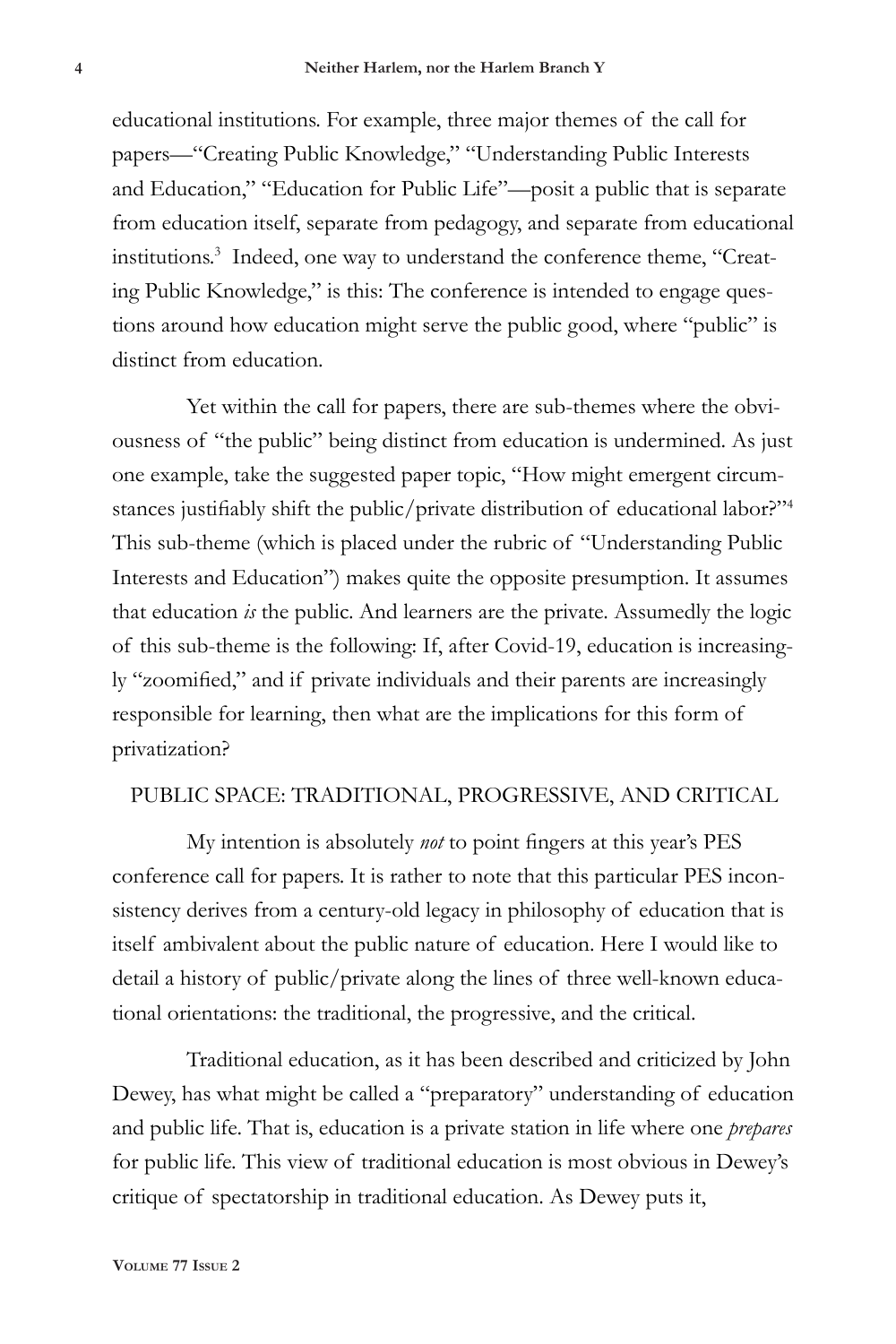In schools, those under instruction are too customarily looked upon as acquiring knowledge as theoretical spectators, minds which appropriate knowledge by direct energy of intellect. The very word pupil has almost come to mean one who is engaged not in having fruitful experiences but in absorbing knowledge directly. Something which is called mind or consciousness is severed from the physical organs of activity.5

If traditional pedagogy posits education as a private endeavor, progressive pedagogy sees education as a public event. This is evident in Dewey's famous response to the traditional habit of spectatorship. For Dewey, one must be more than a private spectator. One must practice life itself during the process of education:

> ...education, therefore, is a process of living and not a preparation for future living… I believe that education which does not occur through forms of life, or that are worth living for their own sake, is always a poor substitute for the genuine reality and tends to cramp and to deaden.<sup>6</sup>

Following this Deweyan analysis, progressive education is an education *in public*, in actual living. The progressive educator is about doing things now, while traditional education is about watching things now and doing them later, when well prepared.

I take Henry Giroux's work as an example of critical pedagogy. Interestingly, the critical stance is closer to the traditional stance, at least with regard to the public role of education. Giroux advocates for teachers and professors to engage in the work of the "public intellectual."7 Of course, the gist of Giroux's advocacy of public intellectualism is that pedagogy is not inherently a public endeavor. Teachers and professors must take their work *into* the public sphere. Giroux is critical of the private nature of education:

> Even when pedagogy is related to issues of democracy, citizenship, and the struggle over the shaping of identities and identifications, it is rarely taken up as part of a broader public politics—as part of a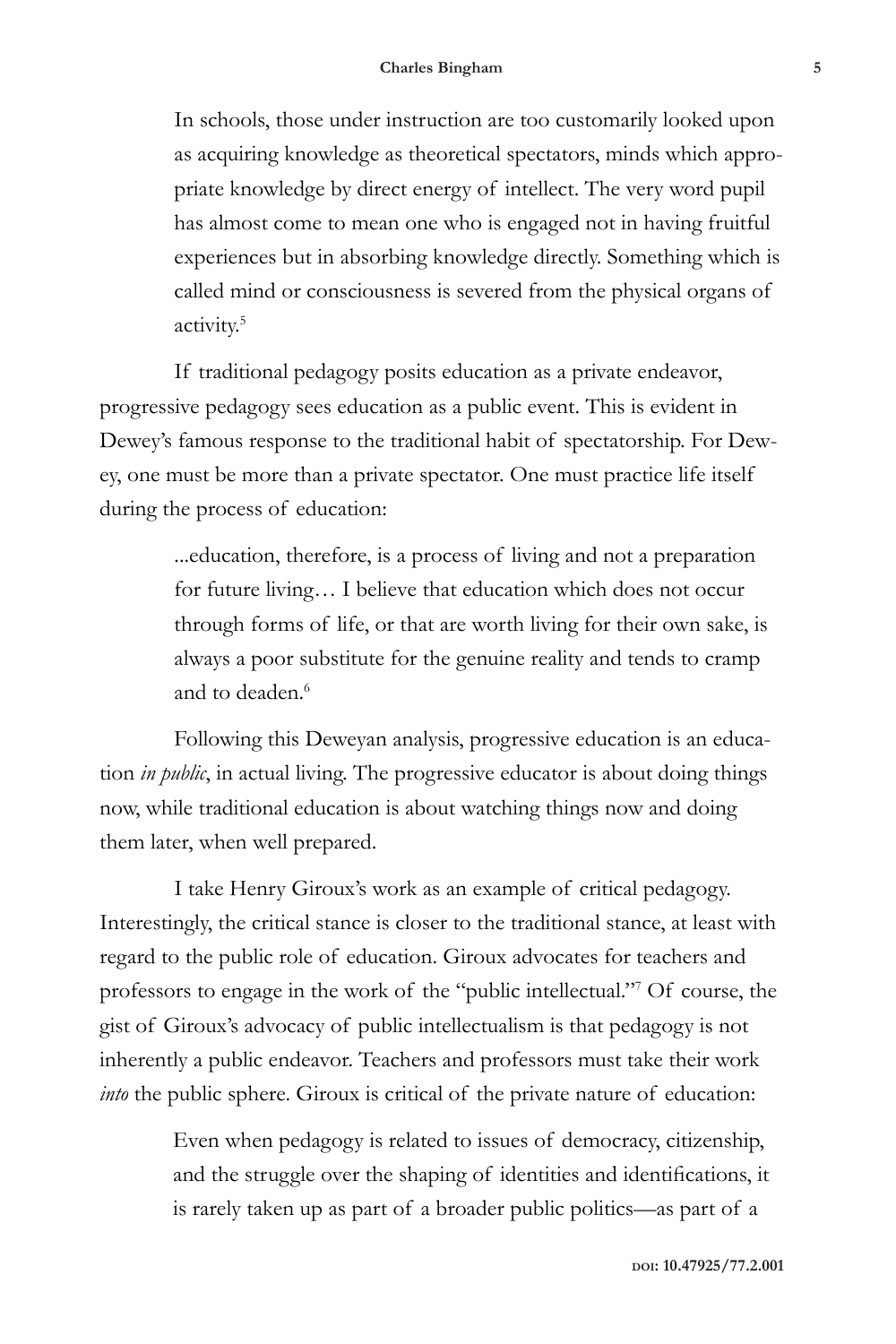larger attempt to explain how learning takes place outside of schools or what it means to assess the political significance of understanding the broader educational force of culture…8

Thus, traditional education posits education as a private space, progressivists insist that education is a public practice, and critical pedagogy, while siding with the traditional understanding of education-as-private, advocates a re-orientation of pedagogy so that it becomes part of a "broader public politics." Of course, this is a rough-and-ready sketch of the traditional, progressive, and critical approaches. I am not trying to pinpoint these positions as much as I am trying to map their terrain in order to indicate what is *not* on the map. What is not on the map is this: Does education's public role have unique public qualities that are related to teaching and the teacher?

## "HARLEM, I HEAR YOU"

Let us return for a moment to the public/private travels of Hughes's narrator. Following the traditional, progressive, and critical theories of education, there are three ways to look at this walk through Harlem to the Y. First, the traditional. The instructor has assigned a "page" for the student to write. From the perspective of traditional pedagogy, the assignment itself emanates from the private sphere of the classroom. It is assigned with the intention of preparing the narrator for public life at some later date. This traditional assignment is intended to be preparatory to future flourishing. The very narrative of the poem supports this traditional understanding of private educational work. Not only is the page assigned as a private endeavor ("let this page come out of you"), but it is completed in the private space of the student's room in the Harlem Branch Y.

One can imagine the progressive criticism of this poem's narrative. The problem with the narrator's experience, like the problem of traditional pedagogy in general, is that the classroom itself is not considered a "part of living." The classroom is shrouded behind private, preparatory, closed doors. The only thing we know of this shrouded classroom are the words of the instructor ("Go home and write a page tonight"), and the striking fact that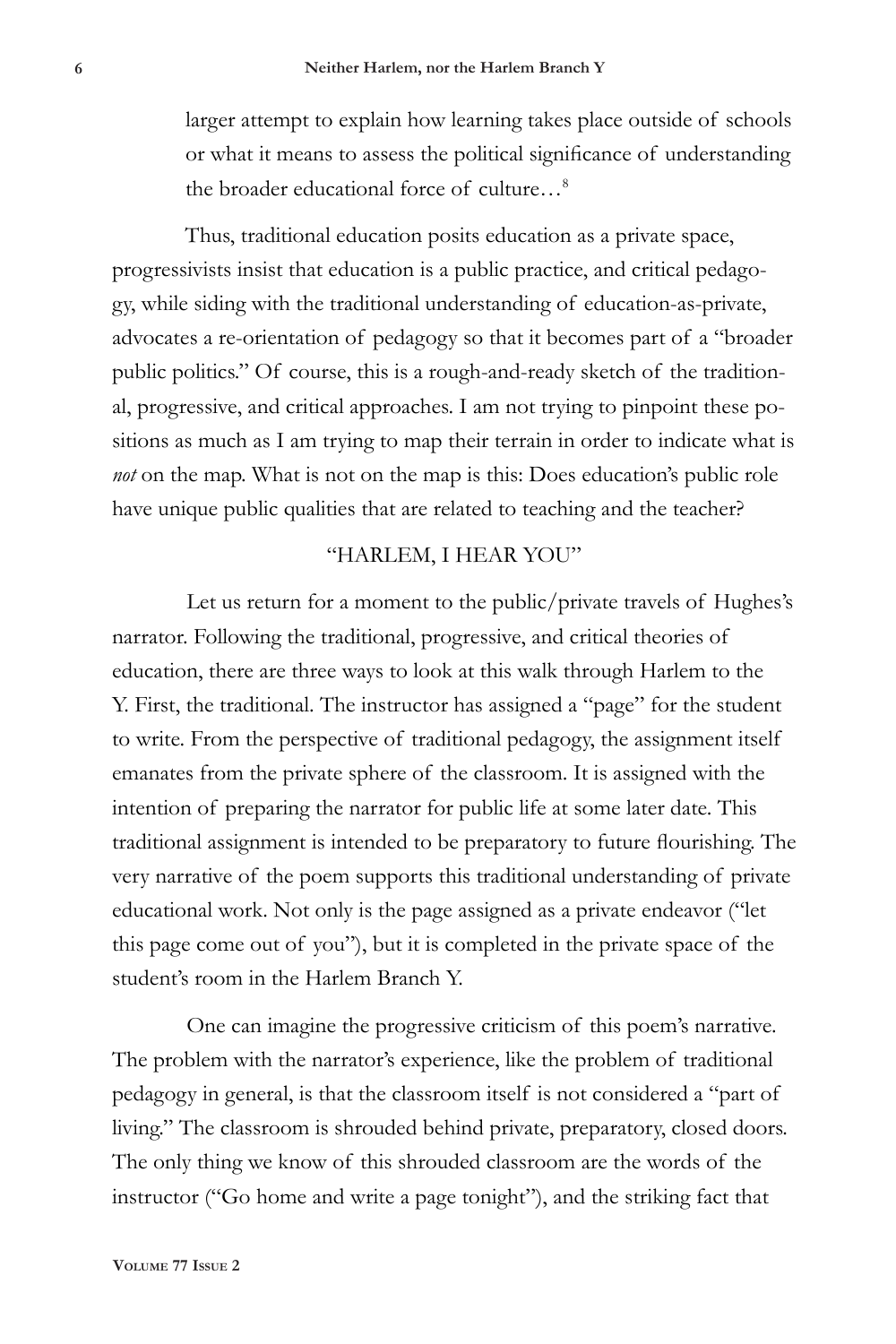"I am the only coloured student in my class." One can only assume from the visual and aural refences of the poem ("the park," "Eighth Avenue," "Harlem I hear you") that Dewey's "process of living" does not happen in the classroom. This English classroom is not living, nor is it meant to be, at least not in the narrative presentation of Hughes's poem.

One can also imagine a criticism of this poem's instructor from the perspective of critical pedagogy. Through a critical lens, it is not *per se* a bad thing that the classroom is a place of private preparation. What is wrong with this particular pedagogical scenario is that the instructor does not *come down the hill*. The instructor remains ensconced in the rarified air of college life. The poem's description of the narrator's walk home intimates that the streets, the sounds, the "steps from the hill" are foreign to that instructor. Henry Giroux reminds us:

> how we respond as educators and critics to the spheres in which we work is conditioned by the interrelationship between the theoretical resources we bring to specific contexts and the worldly space of public-ness that produces distinct problems and conditions particular responses to them.<sup>9</sup>

With this reminder, we recall that the instructor does not engage with the "worldly space of public-ness." It is left to the narrator of the poem to engage with the world of street noise and concrete steps. The instructor is the one who *gives* assignments, not the one who connects the work to "distinct problems and conditions."

# THE TAUGHT PUBLIC

It is clear that these three positions of traditional, progressive, and critical education have distinct and diverging attitudes toward the educational relation to public space. What interests me in this essay, however, is not only how pedagogy is situated in relation to public space. For it strikes me that identifying the relation of education to public space already presumes that we know what public space vis-à-vis education *is*. I write this essay for a different reason. I write it to ponder whether teaching and teachers create situations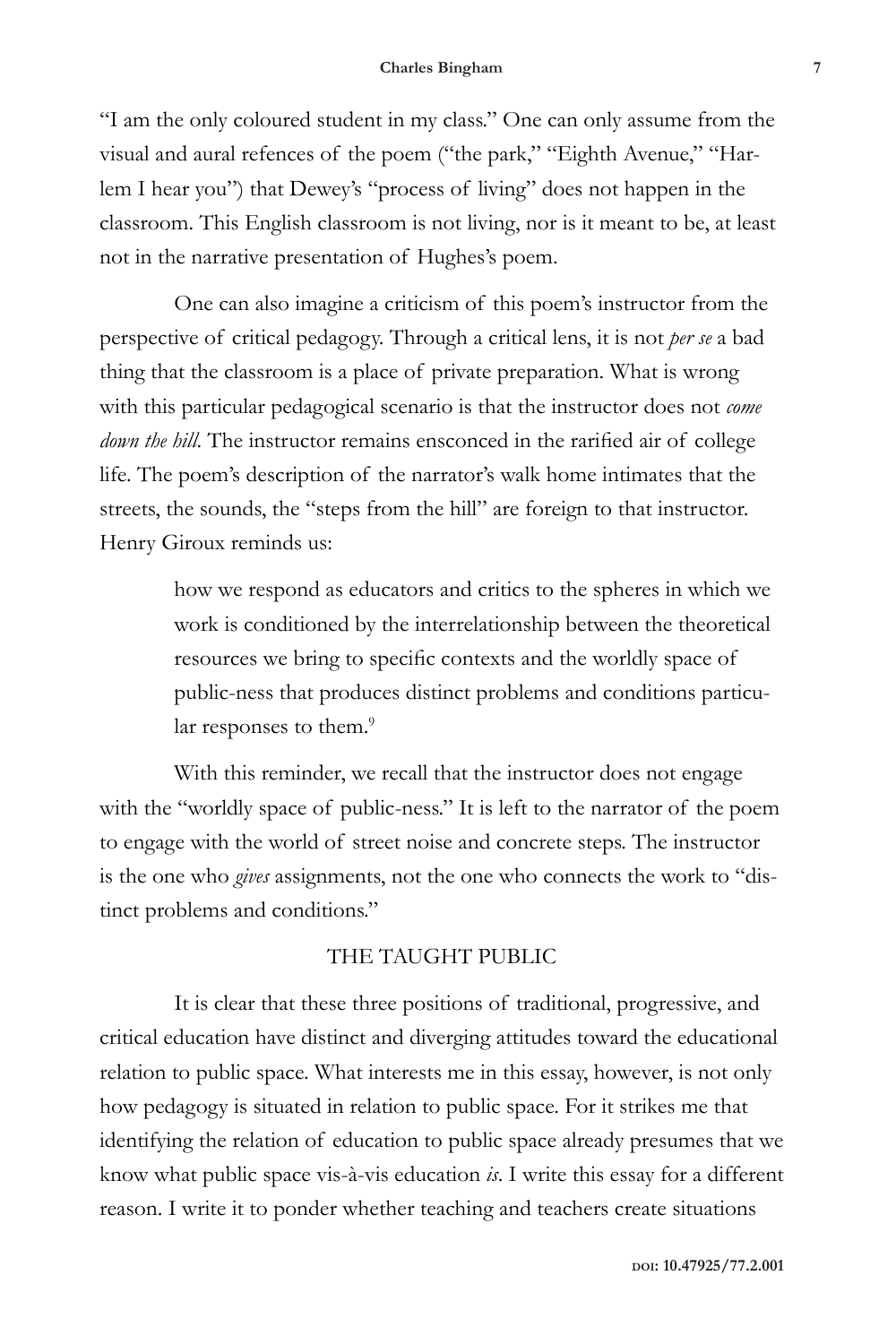where public space is different from what it was. It is here that I would like to re-think the various publics offered by the traditional, progressive, and critical strands. I argue that even progressive education has overlooked the centrality of the teacher and thus the centrality of the taught public. To get at the teacher's public role, I turn to Gert Biesta and the psychoanalysis of D. W. Winnicott.

# GIVING TEACHING BACK TO THE PUBLIC

Gert Biesta has of late offered a powerful critique of progressive education's legacy. His critique is based on the insightful observation that John Dewey's progressivism has landed us in a situation where *learning* has become the order of the day. This situation, which Biesta calls "learnification," has established the conditions where teaching is rendered expendable. Biesta describes this situation as follows:

> The problem with the language of learning and with the wider "learnification" of educational discourse is that it makes it far more difficult, if not impossible, to ask the crucial educational questions about *content*, *purpose* and *relationships*. Yet it is in relation to these dimensions, so I wish to suggest, that teaching matters and that teachers should teach and should be allowed to teach.<sup>10</sup>

Biesta's argument is this: From progressivism, to constructivism, to learnification, educational practices have systematically eclipsed the role of the teacher. Here I want to echo Biesta's sentiment about the loss of teaching, but cast it in a bit of a different light. I would add to Biesta's argument that discussions of the educational public sphere have *also* eclipsed the role of the teacher. For, at the same time that the educational eclipse of the teacher has happened slowly but surely over decades, a parallel eclipse of the teacher has occurred in the three major educational discourses around public space. To put this in a simple way, if there are no teachers to be found in education, then there are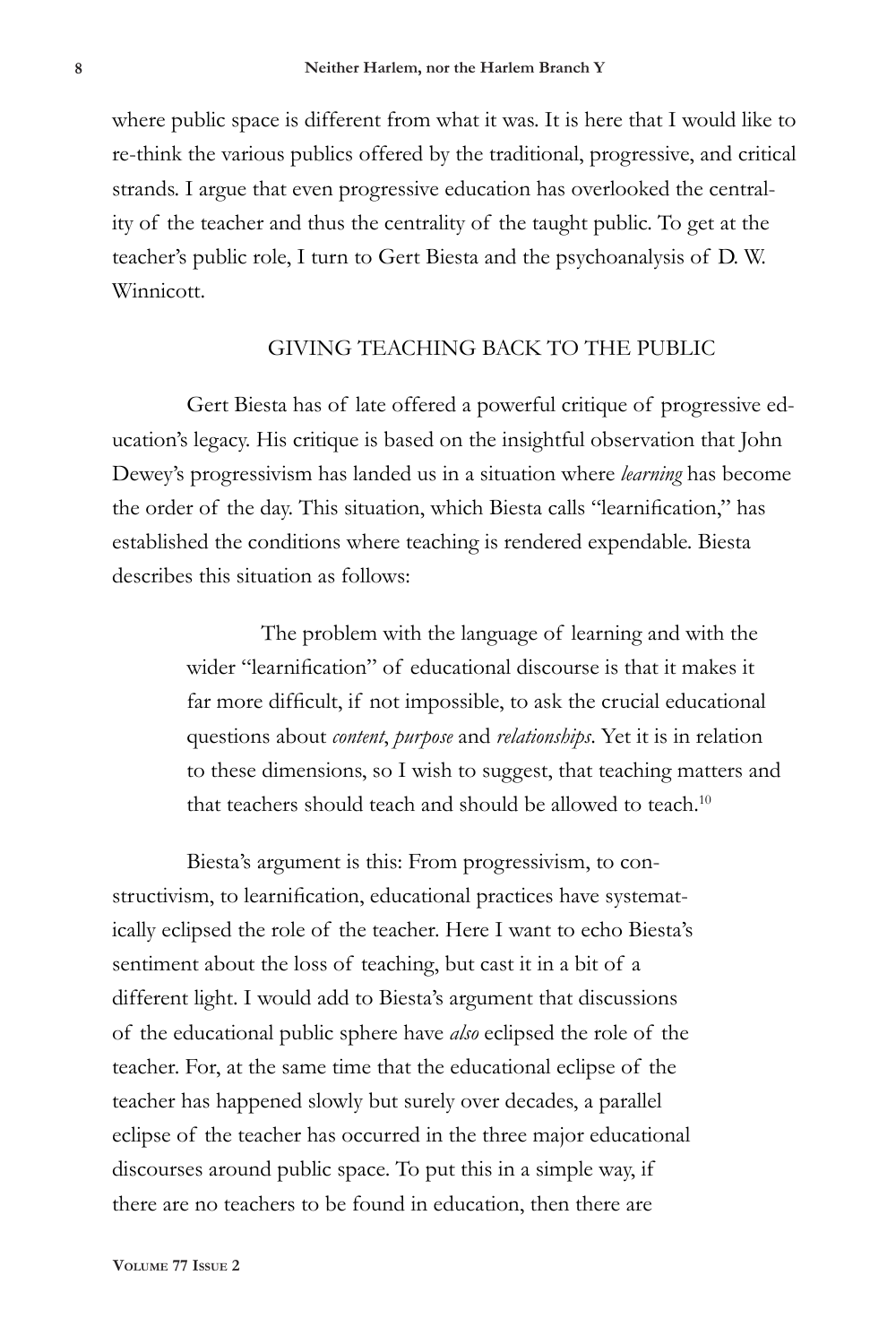certainly no teachers to be found in education's public sphere.

Or, to go back to the analysis offered earlier about traditional, progressive, and critical public spheres, it is only progressive education that affords teachers a public role. However, as Biesta's work has documented, the public role of the progressive educator has tended to wither away to the point where teachers give way to students, and learning becomes the order of the day. Indeed, progressive education has always been involved in a paradox. If education is not a preparation for living, but is in fact the process of living itself, then education ceases to exist. Education becomes indistinguishable from life itself. My point is not to belabor this paradox, but rather to point out that Biesta's observation that the teacher has given way to the learner is perhaps one logical outcome of the disappearing line between education and other forms of life. Whatever the case, one is left in a situation where the public role of teacher has largely been ceded even in progressive education.

Biesta's response to the withering away of teaching is that we must "give teaching back to education."<sup>11</sup> And he is quick to point out that the sort of teaching he imagines "giving back" is not teaching that includes modes of control or domination. Referring, of course, to the trope of the traditional teacher who exercises control over students, as distinct from the progressive teacher who does not aim to control, Biesta notes,

> My ambition is to develop an argument for teaching and the teacher that is explicitly progressive, in order to counter conservative calls for a return of the teacher as a figure of (authoritarian) authority and control.<sup>12</sup>

Thus, Biesta insists that there should be a place for progressive teaching, a mode of teaching that has been stifled by the advent of learnification.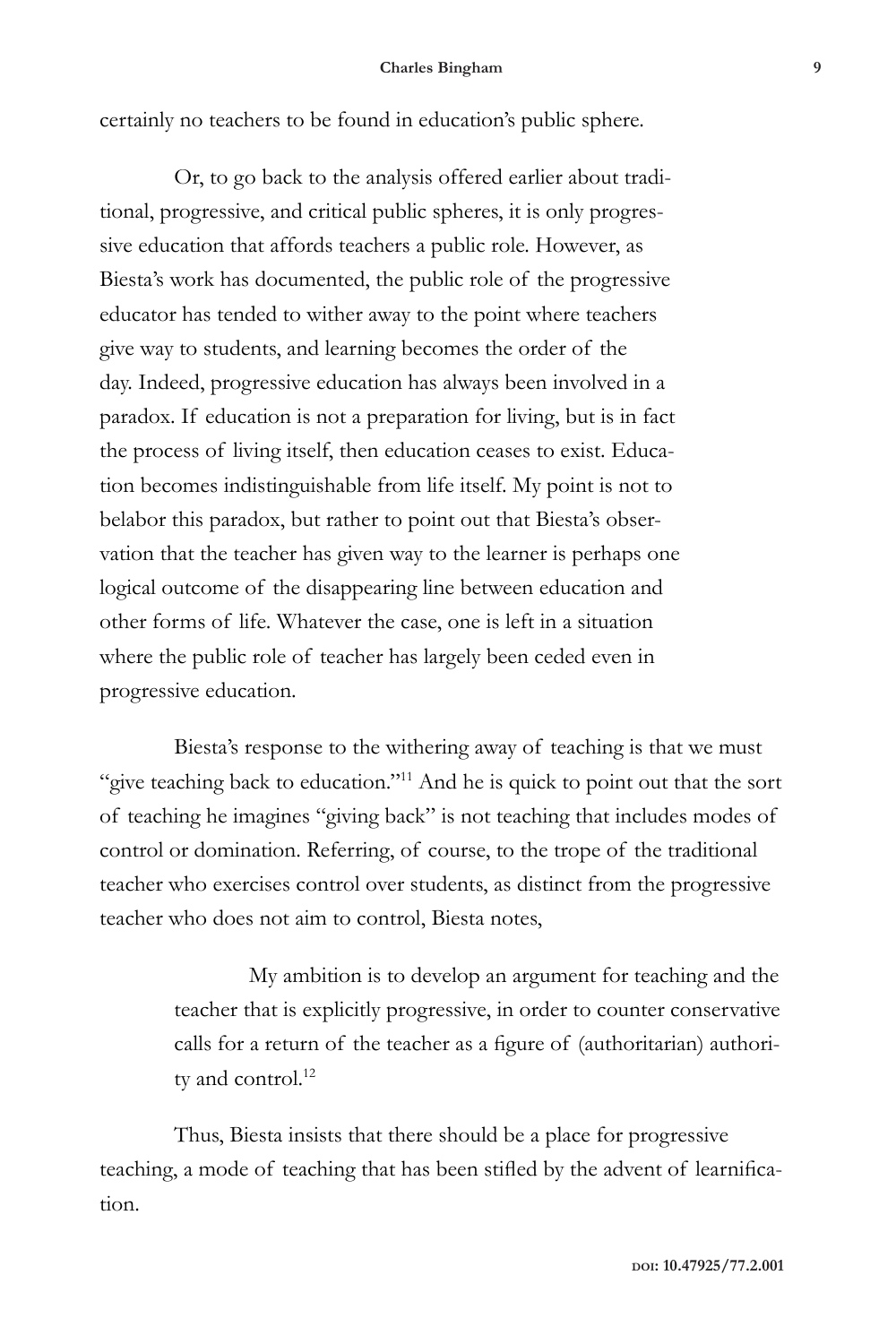While Biesta offers a fantastic explanation of how teaching has been assailed, and why we should bring teaching back, I find his work less compelling than it could be when it comes to considering the public role of the teacher. While it is clear that Biesta wants to bring back the progressive teacher, it is not so clear how such a progressive teacher enters into a public *relation* with students. To put this another way, how does teaching maintain a distinct public practice without falling back into the paradox of progressive education noted above? What is it about the teacher that remains distinct within Dewey's "process of living?" How is the teacher's relation to students different from other non-educational public relationships? To address these questions, I am convinced we must look to the relational work of psychoanalysis.

# PRIVATE AND PUBLIC: PSYCHIC DYNAMICS OF THE TAUGHT PUBLIC

In what follows, I want to show that it is possible to map psychic dynamics—that is, relational dynamics—onto the experience of educational public space. Michael Diamond, coming from the discipline of Public Affairs, has used psychoanalytic work to map the *personal, psychic* experience onto more general notions of private and public spheres. What I find fascinating, following Diamond, about this sort of psychic mapping is that it precisely formulates a relational conception of public space that helps us to understand the teacher's role therein.

As Diamond points out, private space can be seen as more than a geographical location. Private space is also a personal experience where one's inner life is fairly protected from the incursion of others. "When I speak of private space," writes Diamond, "I refer to the metaphoric processes of mind that promote a safe haven, much like a cocoon, for the private self."13 Citing D. W. Winnicott, Diamond goes on to note, "Private space is experienced as an extension of the self: private space means that this space is *mine*—it is not neutral territory or space shared with others."14 In this sense, private space is more a matter of personal orientation to self and other—more to the self,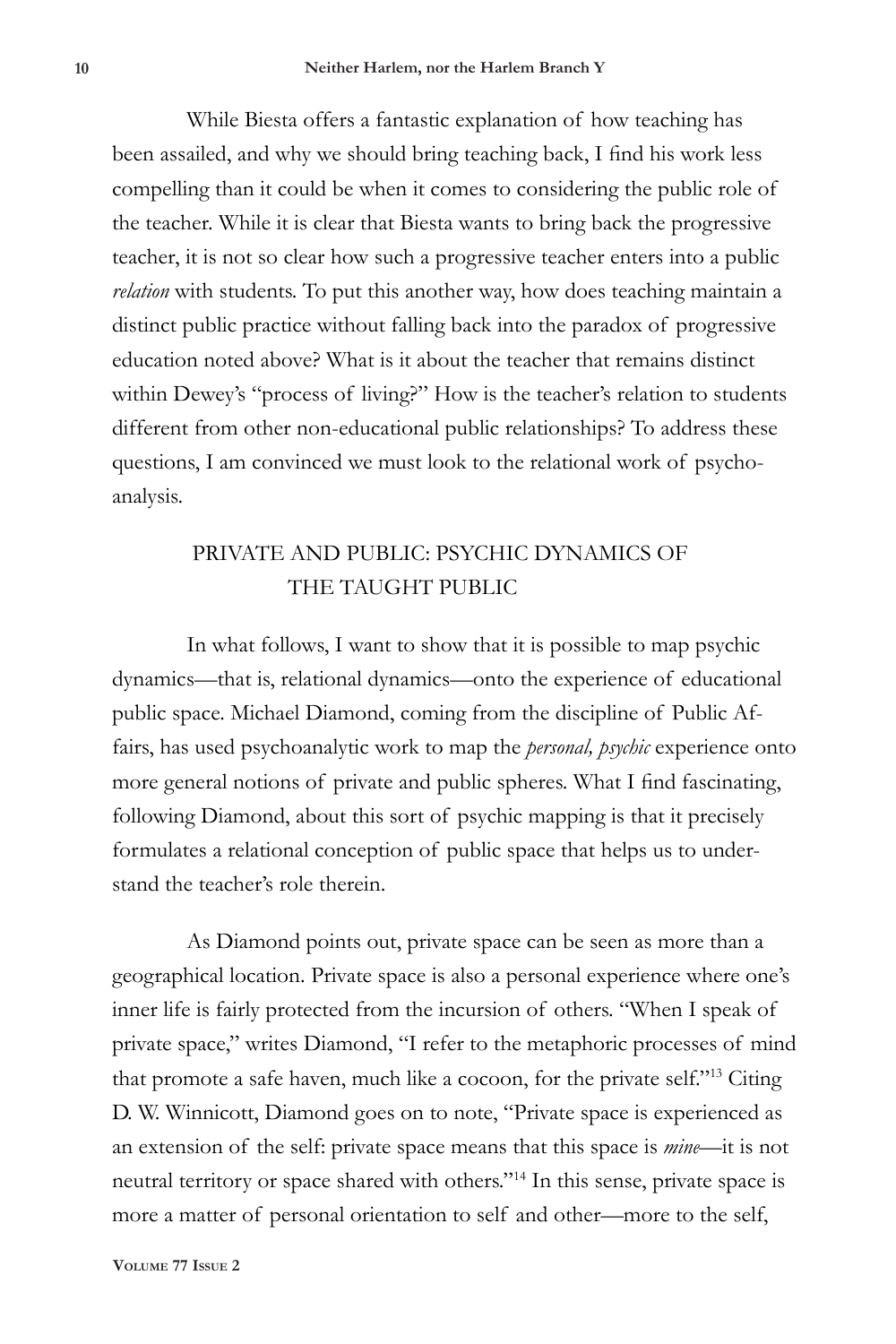less to an other—than it is a matter of where one is located, or with whom one associates.

Public space can be also described as a relational experience rather than a geographical location. Public space is where I encounter others who are not under my control. In contrast to the private space where others fairly conform to my expectations, public space can be described psychoanalytically as that intersubjective space where my inner expectations are often pulled up short. If private space is predominately peopled with unchallenged psychic bonds, public space is a place where psychic familiarities are met with the reality of distinct others who exceed our expectations. Jessica Benjamin writes that such a space "refers to that zone of experience in which the other is not merely the object of the ego's need/drive or cognition/perception but has a separate and equivalent center of self."<sup>15</sup>

Of course, from a psychoanalytic perspective, the opposite pairs of private and public, inner and outer, control and challenge, sameness and difference, these are polarities that require one another in order for human beings to flourish. Benjamin speaks of the relational need for reciprocity, where "sameness and difference exist simultaneously in mutual recognition."16 Another way of saying this is that individuals, whether in the private space of inner experience, or in the public space of otherness, cannot navigate completely on their own. The presence of significant others who authorize transitional spaces where inner life and outer threats comingle in life affirming ways, such presence enables human beings to negotiate the competing demands of private and public in ways that encourage growth rather than stagnation.

## THE TAUGHT PUBLIC'S TEACHER

This is where the role of the teacher can be forcefully articulated in its relation to public space. The teacher, unlike other strangers one meets in the public sphere, enacts a relation of authority, a relation that can serve to foster reciprocity between the private and the public. I have referred elsewhere to this relational authority as an enactment where the teacher can be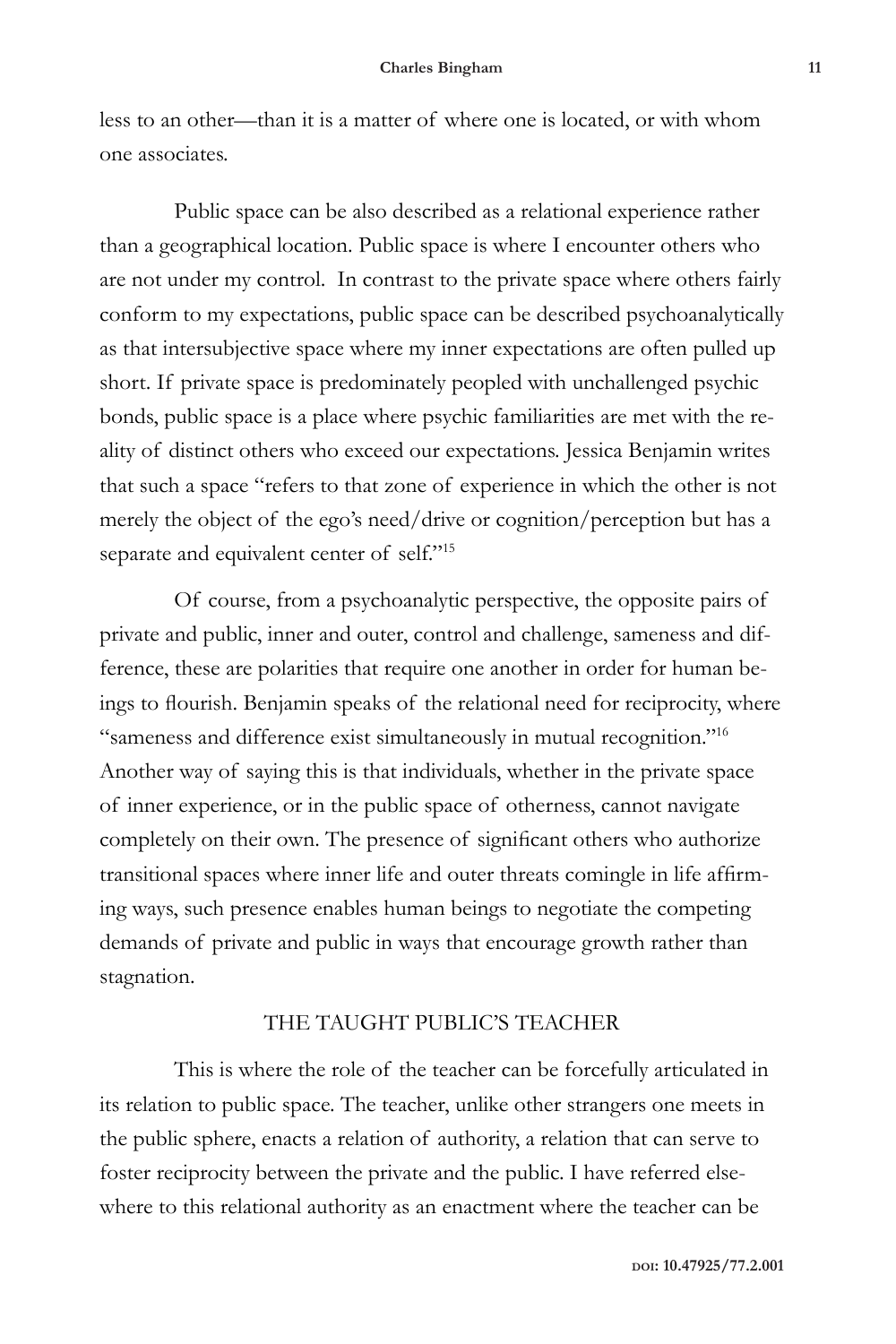called "good enough."17 The term "good enough" derives from D. W. Winnicott's "good enough mother."18 For Winnicott, the "good enough mother" serves as an authoritative presence for the child as the child learns to negotiate the tensions between inner life that is under one's control, and outer life that does not accede to one's expectations. The good enough mother helps the child to negotiate the tension between inner fantasy and outer reality. The good enough mother stays steady as the child tantrums through the conflicts between inner desire and outer reality.

Similarly, the teacher has a "good enough" role when it comes to the taught public space. The teacher of the taught public space establishes a relational role, a role that fosters the student's ability to reside in a space where private needs exist in a balance with public demands. Or to put this another way, the teacher fosters a space where the student does not feel compelled to ask, "Is this my space, or is it someone else's?" In the taught public space, the teacher is a public example of what it is to be "good enough." The teacher serves as a steadfast presence while students negotiate the tension between private needs and public demands. The teacher establishes this negotiable public space, this space that Winnicott describes as an "intense experiencing that belongs to the arts and to religion and to imaginative living, and to creative scientific work."<sup>19</sup>

Such a teacher transforms public space into *taught* public space. Taught public space is distinct from other public space because it enables students to engage with the tensions that exist between private and public life. It enables students *not* to respond to the question posed by familiar traditional and progressive arguments. Students need *not* respond to: "Is education a preparation for living? Or, is it the practice of living?" In the taught public space, there is a teacher who understands the importance of *not* forcing an answer to this question. Teachers of the taught public space know that they transform public life. They add to it this transitional dimension. They also know that without teachers, public space lacks an introduction. Without this taught dimension, public space is lessened. It becomes less educated. Teachers of the taught public not only "give teaching back to education." They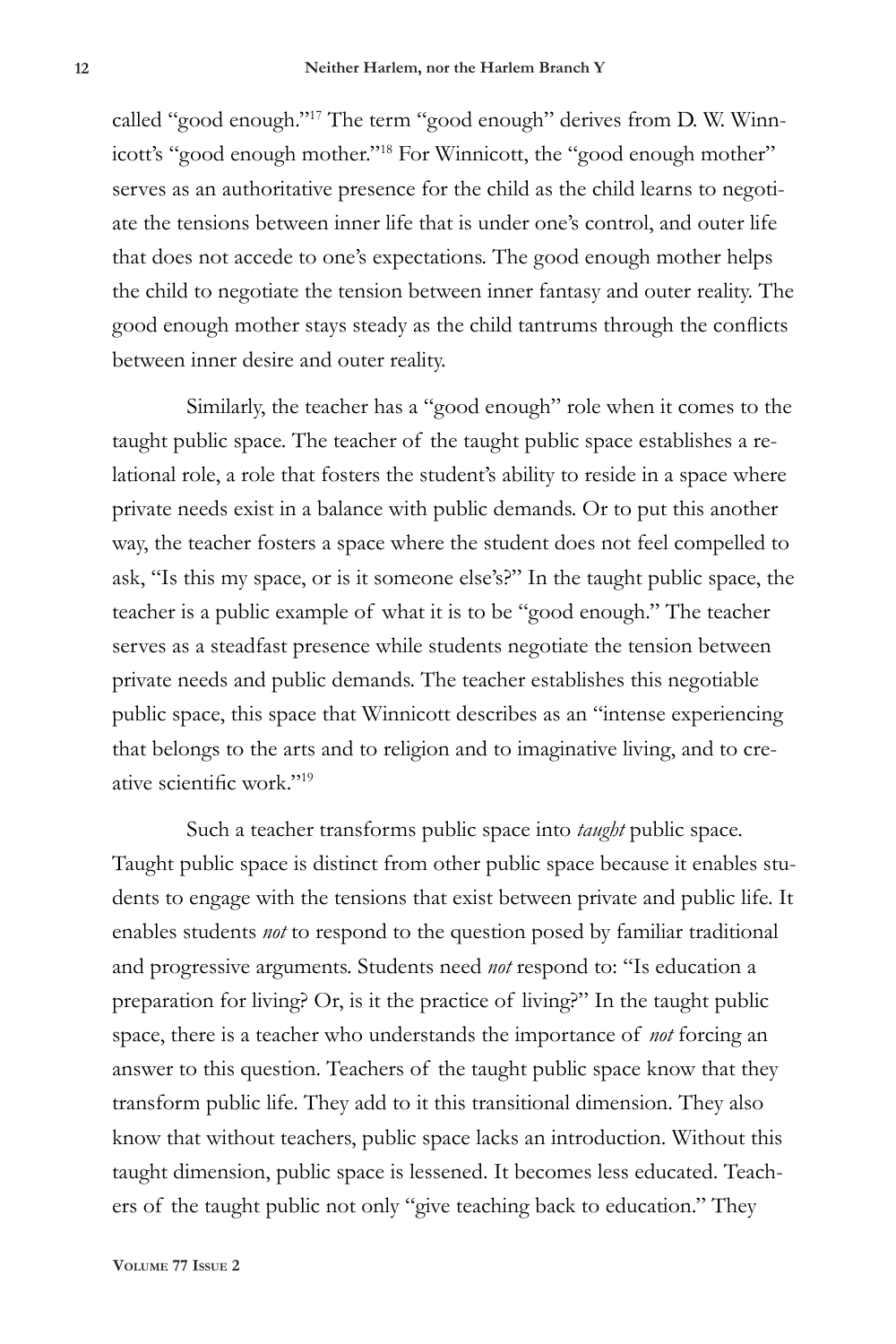also give teaching back to public space.

# CONCLUSION: BRINGING THE TEACHER BACK TO THE TAUGHT PUBLIC

To conclude, I would like to return to "Theme for English B." Earlier in this essay, I noted how this poem might be read from the perspective of traditional, progressive, and critical education. At this point, I would like to offer another reading. This time, from the perspective of the "taught public."

Unfortunately for the narrator of Hughes's poem, his instructor was hardly a "good enough" teacher. His instructor remains a traditional educator, well-distanced from public space, far from the streets of Harlem.

Nevertheless, one senses in Hughes's poem a distinct effort to force the issue. Hughes calls the instructor into his world. Poetically, Hughes calls on the instructor to be a *good enough* teacher, a teacher who facilitates the circumstances by which private identity and public life can be negotiated. Hughes brings his instructor out of the classroom and places him squarely into the foray of public life… whether or not the instructor wants to go there.

After all, this page of poetry, while ostensibly offering its reader a crisp aural, visual, and sensual glimpse into the narrator's life in Harlem, intends, in a performative sense, to take the instructor along with him.

When, at the end of the poem, we read:

although you're older—and white and somewhat more free.

This is my page for English B.

When we read these lines, we realize that the narrator has actually taken the instructor public. Because the narrator submits this poem as his "page for English B," the instructor will inevitably read it. The instructor is forced to come down "from the hill," to partake in the public life of Harlem.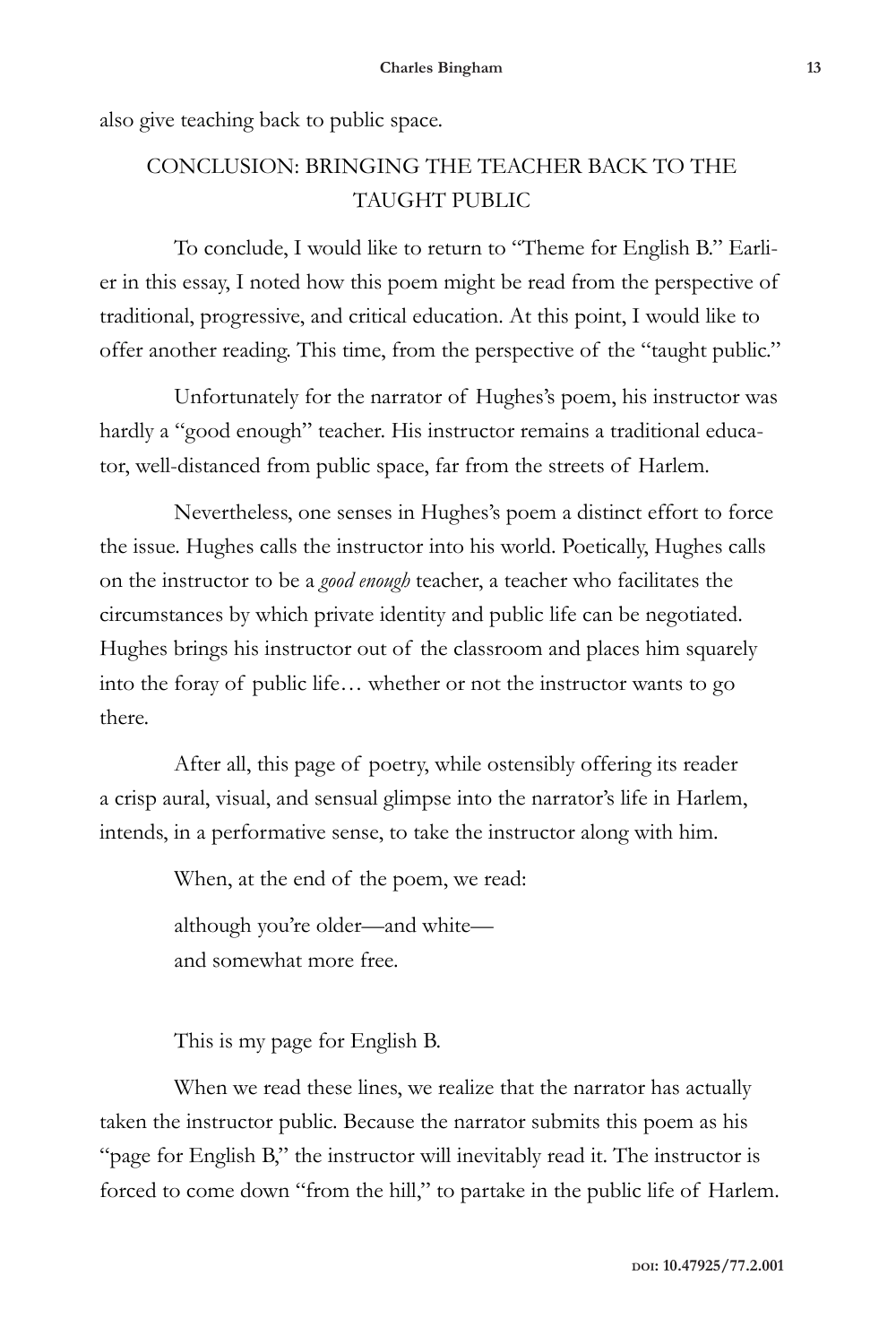Hughes creates a relation between the narrator and the instructor, a relation not unlike the relation between a student and the "good enough" teacher. In Hughes's lines, the instructor becomes an intermediary. It is the space of the instructor's assignment that allows this student to explore the tenuous fault line between inner life and outer difference, between private and public, between the Harlem Branch Y and the streets of Harlem, between the identity of the narrator and that of his white instructor.

It is of course presumptuous to read Hughes's poem as a comment on the taught public. And I do not intend for this poem to stand in for a piece of educational theory. Indeed, if this poem offers us a glimpse of the taught public, it does so only by recuperating a failure. As I have said, the instructor in this poem is hardly an exemplar. Yet Hughes does make an effort to *bring the teacher back*. What interests me is the extent to which Hughes intuits that a failure at teaching is also *a failure at public teaching*. And this is a sentiment I would like to echo.

1 Langston Hughes, "Theme for English B," in *The Collected Poems of Langston Hughes* (New York: Knopf, 1994).

2 Gert Biesta, "Giving Teaching Back to Education: Responding to the Disappearance of the Teacher," *Phenomenology & Practice* 6, no. 2 (2012), 35–49;

D. W. Winnicott, *Playing and Reality* (New York: Routledge, 1971).

3 Philosophy of Education Society 2021 Conference Call for Papers, *Philosophy of Education Society,* accessed November 1, 2020, https://www.philosophyofeducation.org/conference-2.

4 Ibid.

5 John Dewey, *Democracy and Education* (1916; repr. Online: Project Gutenberg, 2008), Chapter 11, last modified August 1, 2015, https://www.guten